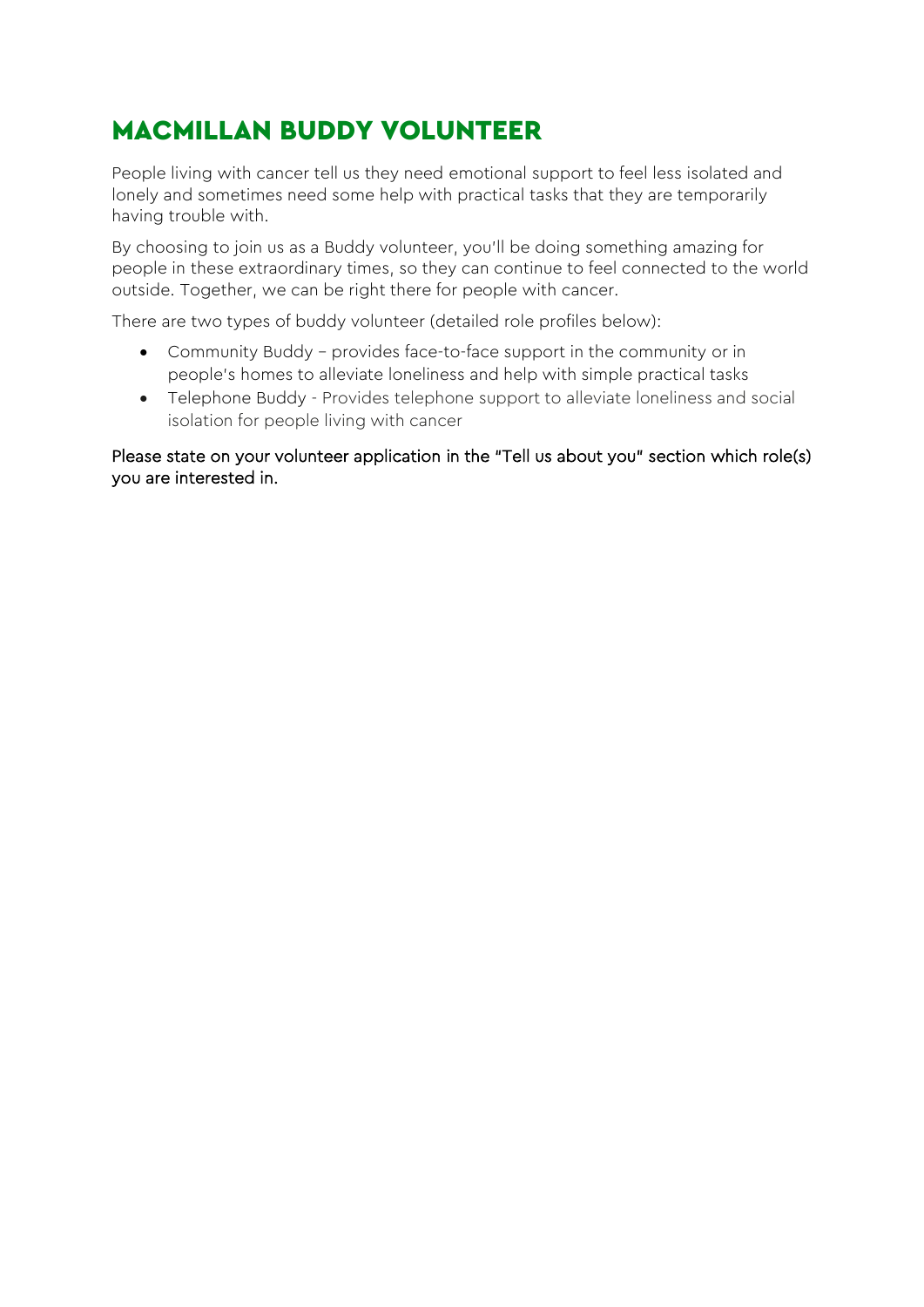# VOLUNTEER ROLE PROFILE

| Volunteer role          | Macmillan Community Buddy         |
|-------------------------|-----------------------------------|
| Volunteer Manager       | <b>Volunteering Services Team</b> |
| Where you will be based | Community                         |

## Why we want you

Bring your listening and communication skills to support people living with cancer to feel less isolated and lonely and to help with practical tasks that they are temporarily having trouble with. By joining us you'll be doing something amazing for people, so they can continue to feel connected to the world outside and helping them find their best way through. Together, we can be right there for people with cancer.

## What will you be doing?

- Providing face-to-face support in the community or in people's homes to alleviate loneliness and help with simple practical tasks
- Adopting a non-judgemental and supportive approach to understand the needs and concerns of people living with cancer at this time
- Supporting 1-3 people living with cancer every week for up to 12 visits
- Completing post call 'records of activity' reports and using all required systems
- Joining group catch up calls every 4-6 weeks to get key updates and/or share good practice
- Volunteering within agreed hours and following all best practice guidelines
- Signposting to additional support if required and raising any further concerns with the Macmillan team
- Please note, this role involves working unsupervised.

## The skills you need

- Good listener and clear communicator
- Patient, flexible and reliable
- Ability to respect others' differences and choices
- Ability to demonstrate empathy and understanding while maintaining boundaries
- Ability to recognise when to ask for support
- Ability to work independently with guidance and support
- Understand the need to maintain confidentiality
- Ability and willingness to travel in your local area
- Good IT skills in order to access required systems and resources
- Ability to commit to 4 hours of online training

## What's in it for you?

- Meet new people as part of a friendly team that makes a difference
- Use and develop your communication and people skills
- Have a rewarding experience making a difference to people living with cancer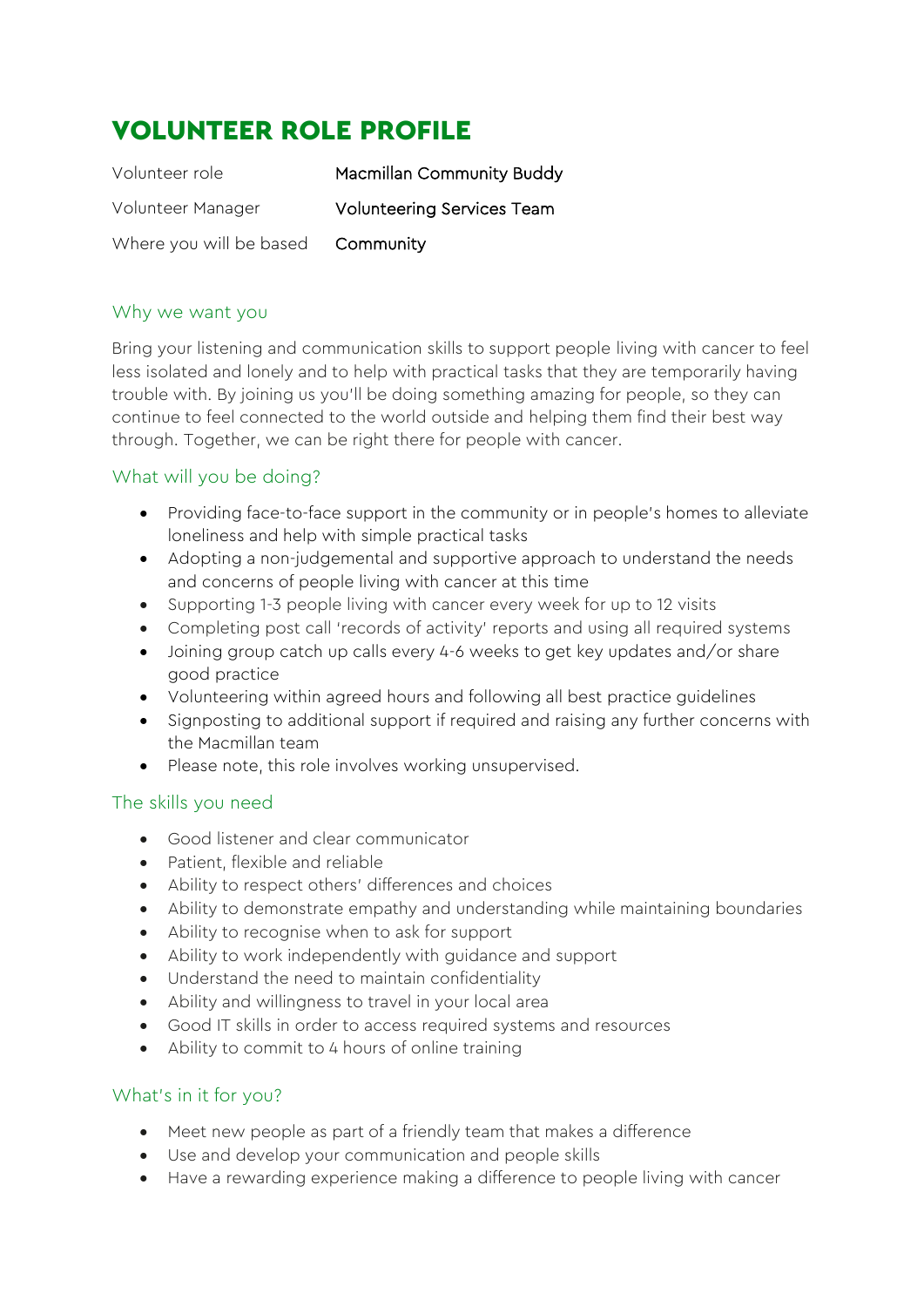• Receive an induction, relevant training, the support you need to carry out your role, and agreed out-of-pocket expenses (reimbursed within our guidelines)